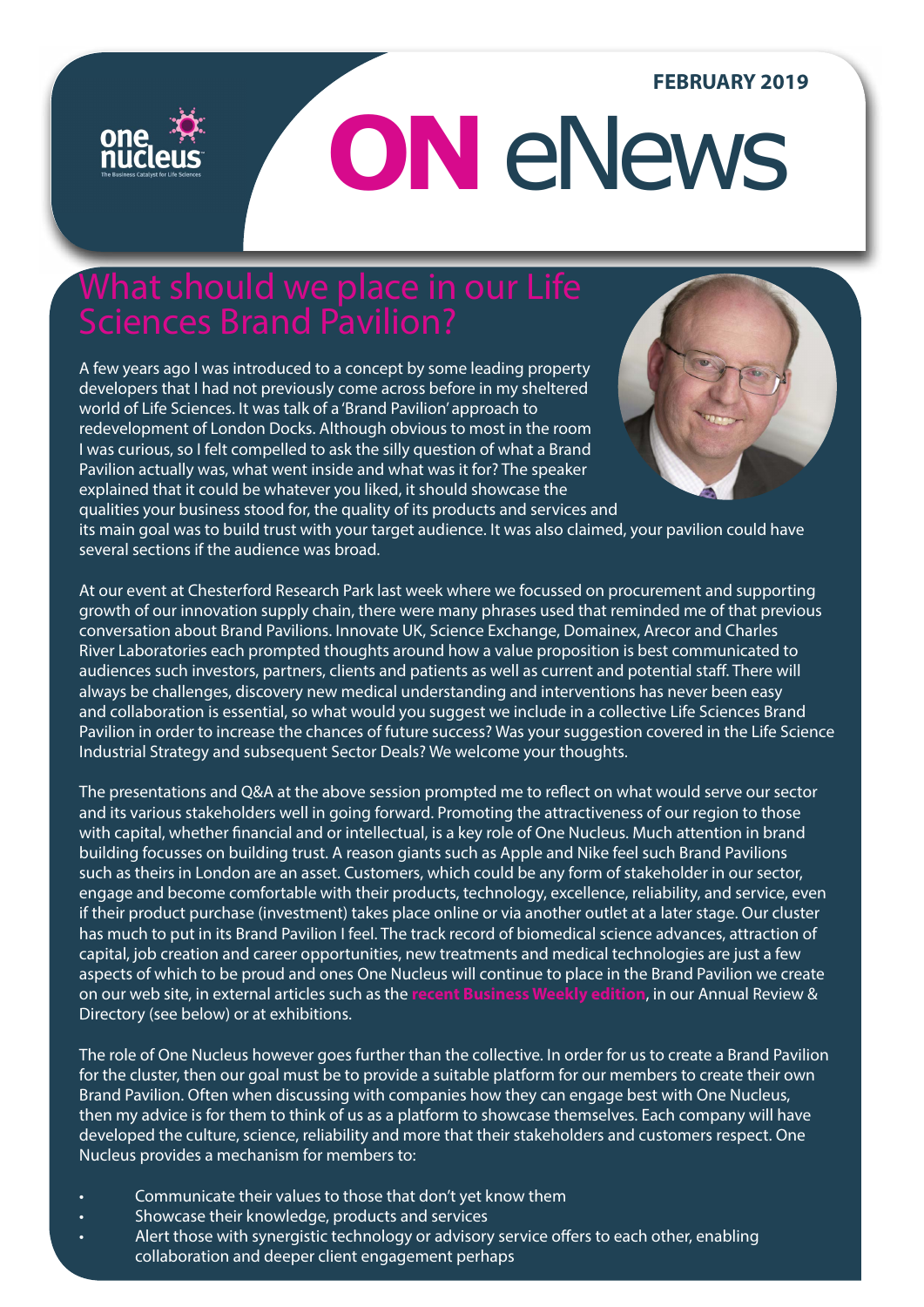- Be pivotal to the cluster's success in attracting further talent and investment with the sum often being greater than the part
- Ensure policy makers and the lobby groups seeking to influence them are fully aware of the potential of the cluster (and the dangers of undermining it)

We are delighted to have such a body of excellence, values and potential patient benefit within the One Nucleus Brand Pavilion which comprises our members, collaborators and wider network. Always conscious we are extremely fortunate to be custodians of a fantastic network and hence we have a duty to represent, connect and enable it to the best of our abilities. As Edward Everett Hale said; 'Coming together is a beginning; keeping together is progress; working together is success'.

**By Tony Jones, CEO, One Nucleus**

# **ON Life Science Leadership Series**

### **Collaborating with the Welsh Life Sciences Sector**

### **6 March 2019**

As part of Wales in London week, OneNucleus and MediWales are working together to showcase 'Welsh Life Science' In London on 6th March 2019.

Wales possesses excellence in life science research, leading to the discovery and development of innovative medicines, devices and diagnostics. There is an opportunity for the researchers to work more widely with companies, investors and researchers beyond the Welsh border.

To address this challenge, One Nucleus and MediWales are collaborating to deliver an event during Wales in London Week to highlight and discuss the opportunities that exist for collaboration between our respective networks.

### **Programme:**

**10.00** Registration

**10.45** Welcome from the Hosts, One Nucleus and MediWales

**11.00** Panel Discussion - Trends in Life Sciences – Research, Business and Politics • Chair: Gwyn Tudor, CEO, MediWales

• Panellists - TBC

**11.45** Oncology in Wales

- John Chester, Professor of Medical Oncology, University of Cardiff
- Accessing preclinical clinical research services, University of **Cardiff**
- Ronald Openshaw, Clinical Research Simbec Orion

**12.45** Lunch and networking

**14.00** Neuroscience in Wales

- Simon Ward, Director of Medicines Discovery Institute, University of **Cardiff**
- Case study Apitope Ltd

#### **15.00** Cell & Gene Therapy

- PCI Services
- Reneuron
- World Courrier
- Welsh Blood Service

### **16.00** Tea/coffee break

**16.30** Innovation Showcase

- Cotton Moulton Diagnostics
- Respiratory Innovation Wales- Kevin Smith/Rachel Gemmine
- NEEM Biotech Graham Dixon
- Innoture Michael Graz

**17.30** Closing Remarks followed by drinks reception

**18.30** Close

### **Location:**

CMS Cameron McKenna Nabarro Olswang LLP Cannon Place 78 Cannon Street London, London EC4N 6AF

## **Register**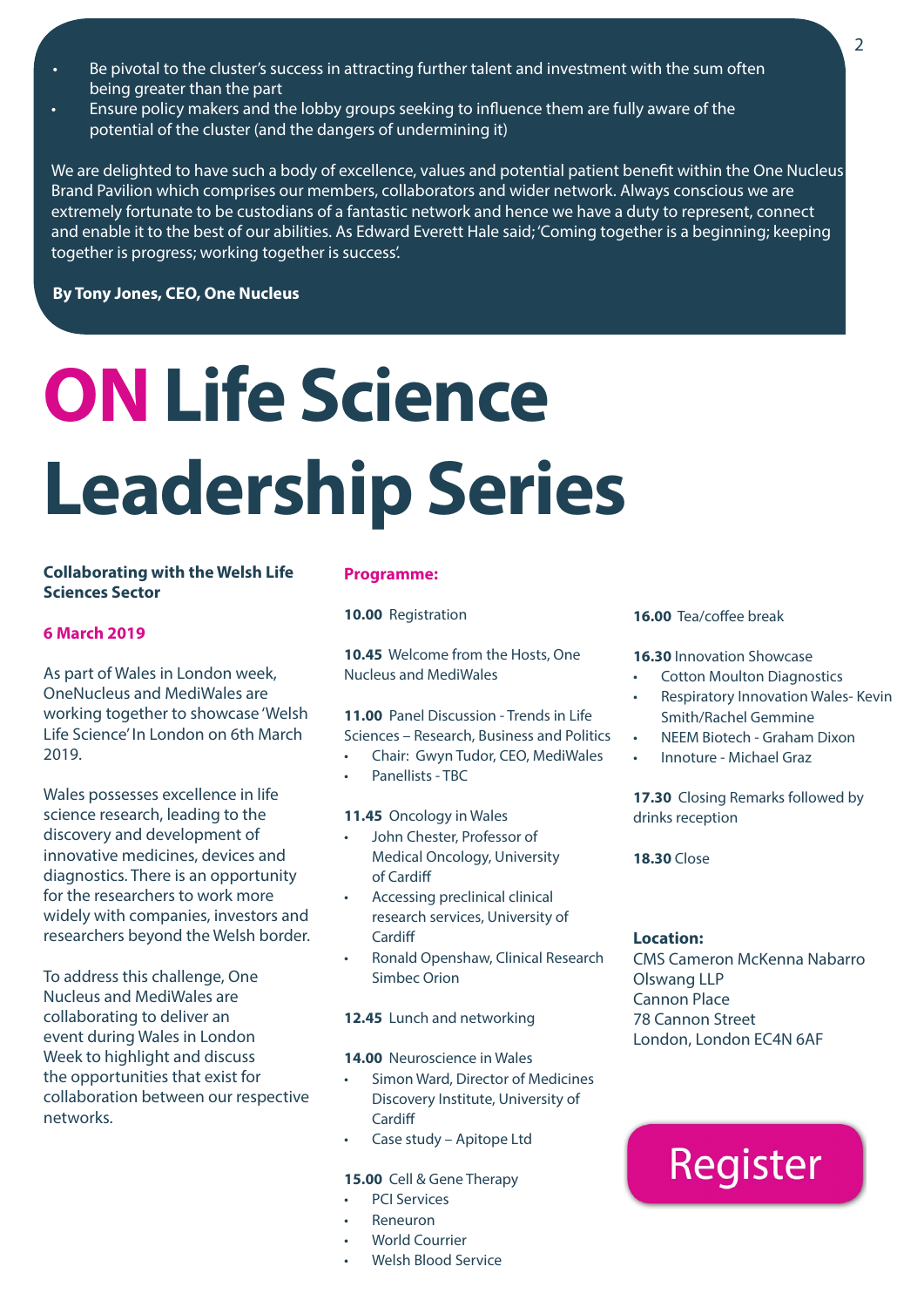# **ON member news**

## Horizon Discovery and Rutgers University form exclusive partnership to develop next generation novel gene editing technology

The changing dynamic of the Biomedical R&D process, where innovative technologies are increasingly adopted by technology platform companies and then incorporated to Pharma and Biotech company research programmes via out-sourcing, collaboration and licensing provides an exciting opportunity for evolution of the Academia-CRO interface. CRO as a term can be to a degree mis-leading given many providers in the fee for service research space operate on a more complex business model than simply contracting at an agreed price. Labelling providers as simply CRO is not always appropriate since the service involved provision of

proprietary technology and knowhow that subsequently requires a licence for the sponsor to fully exploit the resulting products. An illustration where defining excellence on the basis of business model is perhaps not fitting.

One of the latest examples of the above is the announced exclusive strategic partnership between Horizon Discovery Group and Rutgers, The State University of New Jersey. The collaboration is to develop and commercialise a novel gene editing technology, known as base editing. The technology potentially has applications in the development of



new cell therapies and will augment Horizon's research tools and services.

**Click [here](https://onenucleus.com/horizon-discovery-and-rutgers-university-form-exclusive-partnership-develop-next-generation-novel) for the full press release and quotes from the deal makers.**

## Sosei Heptares announces Medicxi to invest up to €40 million in new collaboration based on its orexin agonist program

There has been an evolution of investment deals from the early days of the biotech sector that were relatively manila investment and licensing deals to today's landscape that is much more sophisticated and diverse in terms of deal structures in order to arrive at the optimal means of packaging and funding development of potentially high quality assets and ideas. One of the latest examples of such a creative deal is this week's announced Sosei Group Corporation structured financing agreement with Medicxi, the venture fund dedicated to financing asset-centric companies. The agreement will see the formation of two independent companies, Orexia Limited and Inexia Limited, that aim to develop novel therapies

based on positive modulators of the G protein-coupled receptors Orexin OX1 and OX2 for neurological diseases. Medicxi will be investing in both companies with an aggregate amount of up to €40 million.

Our understanding is that Orexia and Inexia will obtain a portfolio of related patents from the Sosei-Heptares along with the rights to exploit a series of Orexin OX1 and OX2 positive modulators and products that includes dual OX1/OX2 agonists which were designed and developed by Sosei Heptares. Orexia will focus on the development of oral therapies, while Inexia will focus on the development of candidates for intranasal delivery using the Optinose Exhalation Delivery System. Sosei



will retain an equity holding in both companies and will receive R&D payments as well as further payments on the achievement of pre-defined development milestones.

**Click [here](https://onenucleus.com/sosei-heptares-announces-medicxi-invest-%E2%82%AC40-million-new-collaboration-based-its-orexin-agonist) for the full press release and quotes from the deal makers.**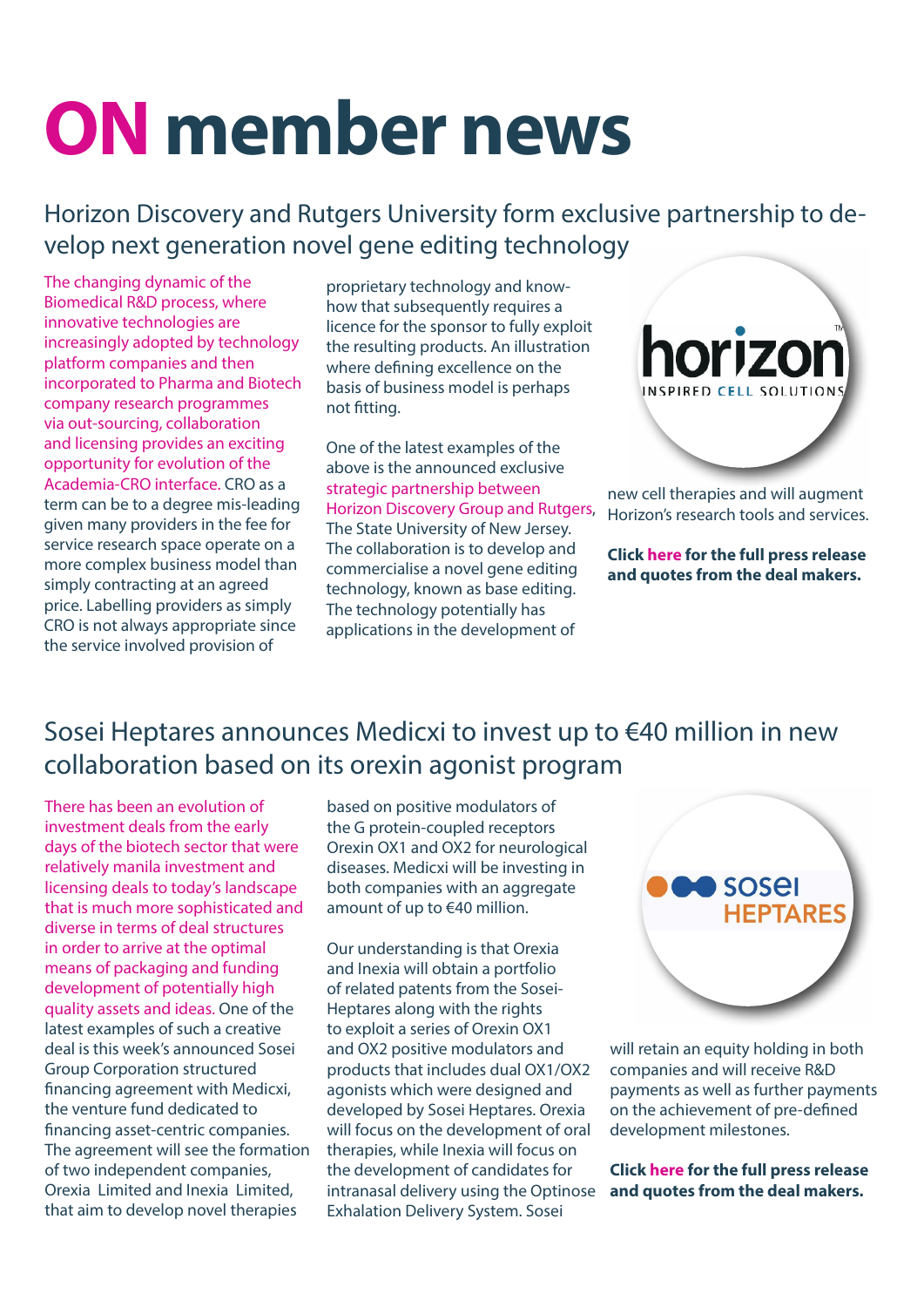# **ON charity of the month**

## [Findacure](https://www.findacure.org.uk/)

3.5 million people in the UK will be affected by a rare disease at some point in their life. Rare diseases are therefore a huge problem, but due to the complex symptoms and low patient populations of each disease, living with one can be one of the most painful, devastating and isolating experiences imaginable.

By supporting the growth of rare disease patient groups, Findacure are changing this. Patient groups are organisations set up to support patients and families in all issues related to a specific condition. They connect isolated patients, provide a crucial source of information, drive research forward, and campaign for patients' rights in healthcare, education and employment. Most

patient groups are led by a patient or parent; while they have the passion and motivation needed, they often lack the experience, knowledge and confidence to fulfil their ambitions. Findacure brings them together to improve their skills, confidence and connections, enabling them to make a bigger difference to patients' lives.

Findacure are also researching the potential of drug repurposing in treating rare diseases. They are holding a conference to showcase innovative and groundbreaking drug repurposing projects on Wednesday 27th February and they would love for you to join them. Find out more about how to get your member discount **[here](http://bit.ly/DrugRepurposingConference)**.





# **DIT update**

## Roadshow

**The DIT Life Sciences Organisation**  will be running a UK-based follow-up to the successful **China Life Science Market Access Roadshow** held in March last year. The roadshow will cover several cities across the UK in the weeks commencing **11th March and 17th March.** The roadshow will cover regulatory, policy & market updates, opportunities for

UK companies in China, IP update (including clinical and digital health data), support available to UK companies, oncology therapy area focus session and more. Please contact [Joshua.lawrence@trade.gov.](mailto:Joshua.lawrence%40trade.gov.uk?subject=) [uk](mailto:Joshua.lawrence%40trade.gov.uk?subject=) to express interest.

Department for **International Trade** 

## DIT are sponsoring ChinaBio in Shanghai,  $8-9$  May 2019 Register now and grab your space

A limited number of DIT support packages are available to interested UK organisations that would like to attend the event (including ticket price, business development introductions and a networking reception). Please enquire through [Joshua.lawrence@trade.gov.uk.](mailto:Joshua.lawrence%40trade.gov.uk?subject=)

## UK Pavillion @ BIO International

in the UK Pavilion at the BIO International Convention 2019 deadline **8 February.** Find out more [here.](http://bit.ly/Bio19UKPavilion)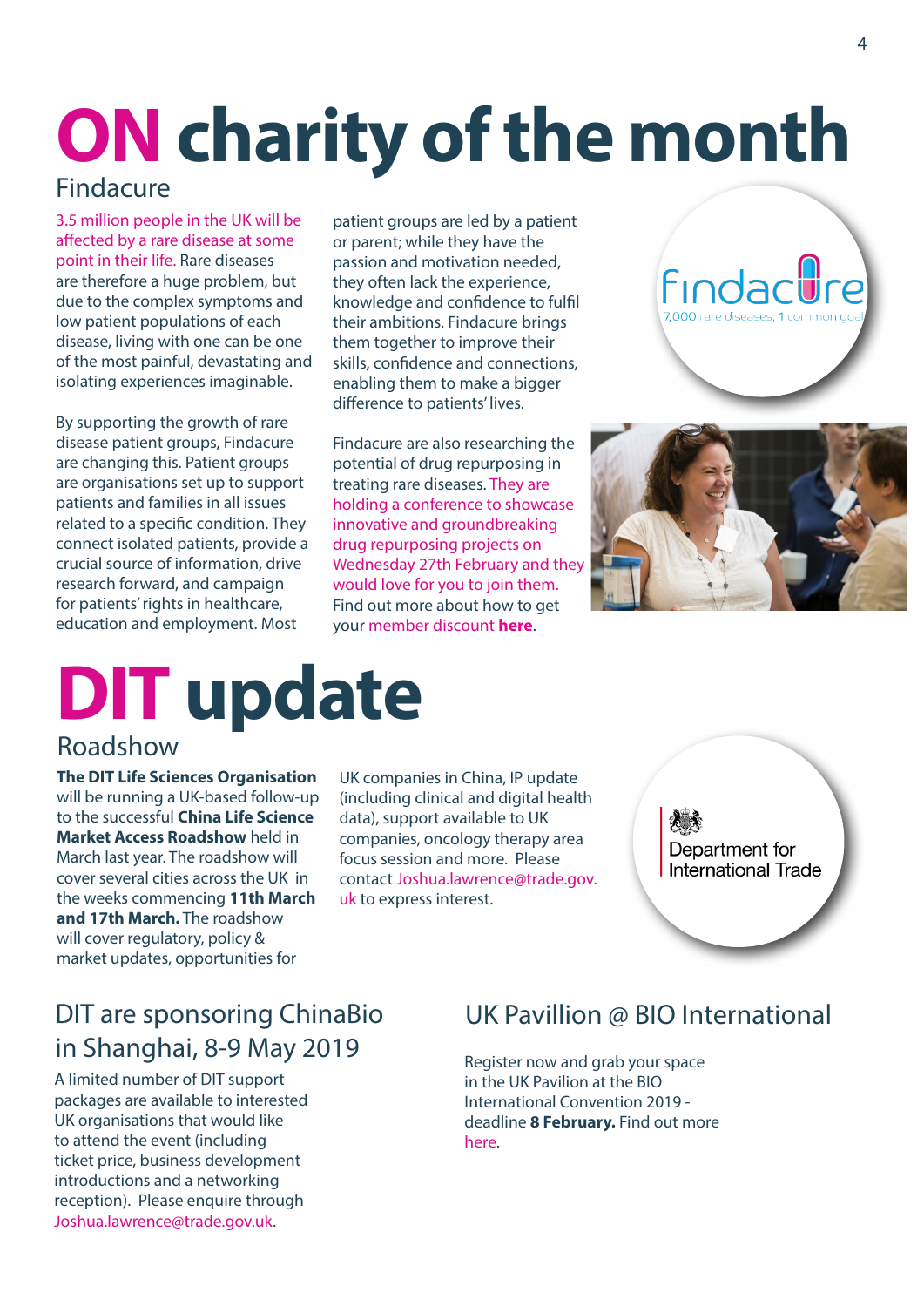# **ON other events**

**OBN BioTuesday: 12 February - [view more](https://onenucleus.com/obn-biotuesday-whats-new-microbiome-research)**

**Cambridge New Therapeutics Forum (CamNTF): 13 February - [view more](https://onenucleus.com/cambridge-new-therapeutics-forum-camntf)**

**Bionow Oncology Conference: 13 February - [view more](https://bionow.co.uk/event/BIONOW010/bionow-oncology-conference)**

**Cambridge Network Lunchtime Seminar: 15 February - [view more](https://onenucleus.com/making-most-cambridge-network-membership-lunchtime-seminar)**

**Sleep Webinar: 18 February - [view more](https://onenucleus.com/free-sleep-webinar-cambridge-based-nhs-patients)**

**Drug Repurposing for Rare Diseases Conference 2019: 27 February - [view more](http://bit.ly/DrugRepurposingConference)**

**Assertiveness: 5 March - [view more](https://onenucleus.com/assertiveness)**

**Learn How NPL Helps UK Life Science Companies Grow: 7 March - [view more](https://onenucleus.com/learn-how-npl-helps-uk-life-science-companies-grow)**

**Introduction to Management: 12-14 March - [view more](https://onenucleus.com/introduction-management)**

**Becoming Disability Confident: 14 March - [view more](https://onenucleus.com/becoming-disability-confident)**

**Bio-Europe Spring: 25 - 27 March - [view more](https://onenucleus.com/bio-europe-spring)**

## **ON directory**

If you haven't heard the news, the One Nucleus Directory is **going digital!**

The benefit of going digital is that the directory is live and can be updated throughout the year - unlike a printed version.

This year we are also collaborating with DIT East of England and the directory will be filled with insight from industry leaders.

A limited number of printed copies will be on hand at these events in 2019:

**BioEurope Spring BioTrinity ON Helix BioEurope Genesis** 

**If you're interested in promoting your brand by having a spread in the Directory please email [laura@](mailto:laura%40onenucleus.com?subject=) [onenucleus.com by](mailto:laura%40onenucleus.com?subject=)  [15 February to secure](mailto:laura%40onenucleus.com?subject=)  [your placement as](mailto:laura%40onenucleus.com?subject=)  [space is limited.](mailto:laura%40onenucleus.com?subject=)**